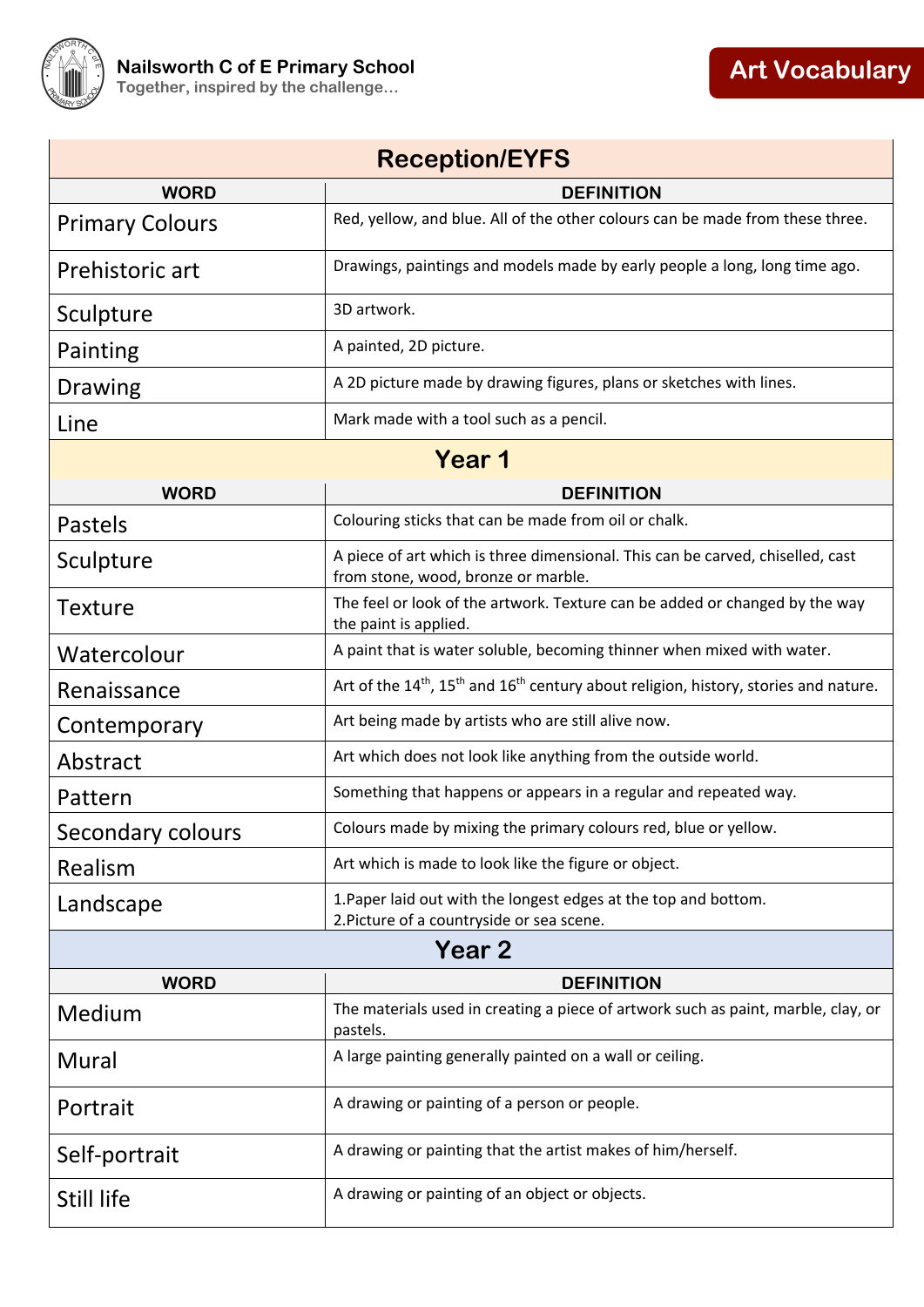

| <b>Ancient Egyptian</b> | Art made in Egypt between the $6th$ millennium BC and $4th$ century AD. The style<br>did not change very much over this time and most surviving art has come from<br>tombs or monuments.                                   |  |  |  |
|-------------------------|----------------------------------------------------------------------------------------------------------------------------------------------------------------------------------------------------------------------------|--|--|--|
| <b>Baroque</b>          | Art made in the 17 <sup>th</sup> century when the church decided that it wanted its<br>artworks to have more movement and action in them. It started in Italy and<br>spread across Europe and to other parts of the world. |  |  |  |
| Wash                    | Thinned paint spread evenly with a brush.                                                                                                                                                                                  |  |  |  |
| Wet on wet              | Layers of wet paint are applied on top of each other.                                                                                                                                                                      |  |  |  |
| Impressionism           | An art movement started in France in the 1800s where artists tried to paint<br>scenes at different times of day using flecks and dabs.                                                                                     |  |  |  |
| Year 3                  |                                                                                                                                                                                                                            |  |  |  |
| <b>WORD</b>             | <b>DEFINITION</b>                                                                                                                                                                                                          |  |  |  |
| Palette                 | A board where colours of paint are mixed so they are the right colour for the<br>painting. Can also refer to range of colours an artist has used in an artwork.                                                            |  |  |  |
| Perspective             | A way of painting or drawing that makes some objects appear closer than<br>others.                                                                                                                                         |  |  |  |
| <b>Series</b>           | Artworks that go together, often of a similar subject.                                                                                                                                                                     |  |  |  |
| <b>Ancient Greek</b>    | Art made from 800BC to 31BC. The Ancient Greeks were known for their<br>perfection in art.                                                                                                                                 |  |  |  |
| Neoclassical            | An 18 <sup>th</sup> Century art movement where artists often used symmetry and simple<br>line, form and colour.                                                                                                            |  |  |  |
| Design                  | Planning of objects or spaces.                                                                                                                                                                                             |  |  |  |
| Oil paint               | A type of slow drying paint first used in Asia in the $17th$ century AD.                                                                                                                                                   |  |  |  |
| Pointillism             | The application of small strokes or dots of colour.                                                                                                                                                                        |  |  |  |
| Year 4                  |                                                                                                                                                                                                                            |  |  |  |
| <b>WORD</b>             | <b>DEFINITION</b>                                                                                                                                                                                                          |  |  |  |
| Relief                  | A type of sculpture that looks like it is raised from the background.                                                                                                                                                      |  |  |  |
| <b>Ancient Roman</b>    | Art made in or around the city of Rome from 753 BC to 476 AD, often with the<br>themes of mythology, literature or landscape.                                                                                              |  |  |  |
| <b>Modern Art</b>       | Art work created during the 19 <sup>th</sup> and 20 <sup>th</sup> centuries when artists decided to<br>reject the art styles from before and began to experiment more.                                                     |  |  |  |
| Romanesque              | Style of art from the 1100s to the 1500s                                                                                                                                                                                   |  |  |  |
| Symbolism               | A modern art movement where artists began to represent things with other<br>things.                                                                                                                                        |  |  |  |
| Form                    | The way a shape sits in a space.                                                                                                                                                                                           |  |  |  |
| Composition             | The way the forms are arranged.                                                                                                                                                                                            |  |  |  |
| Complementary colours   | Opposite colours on the colour wheel.                                                                                                                                                                                      |  |  |  |